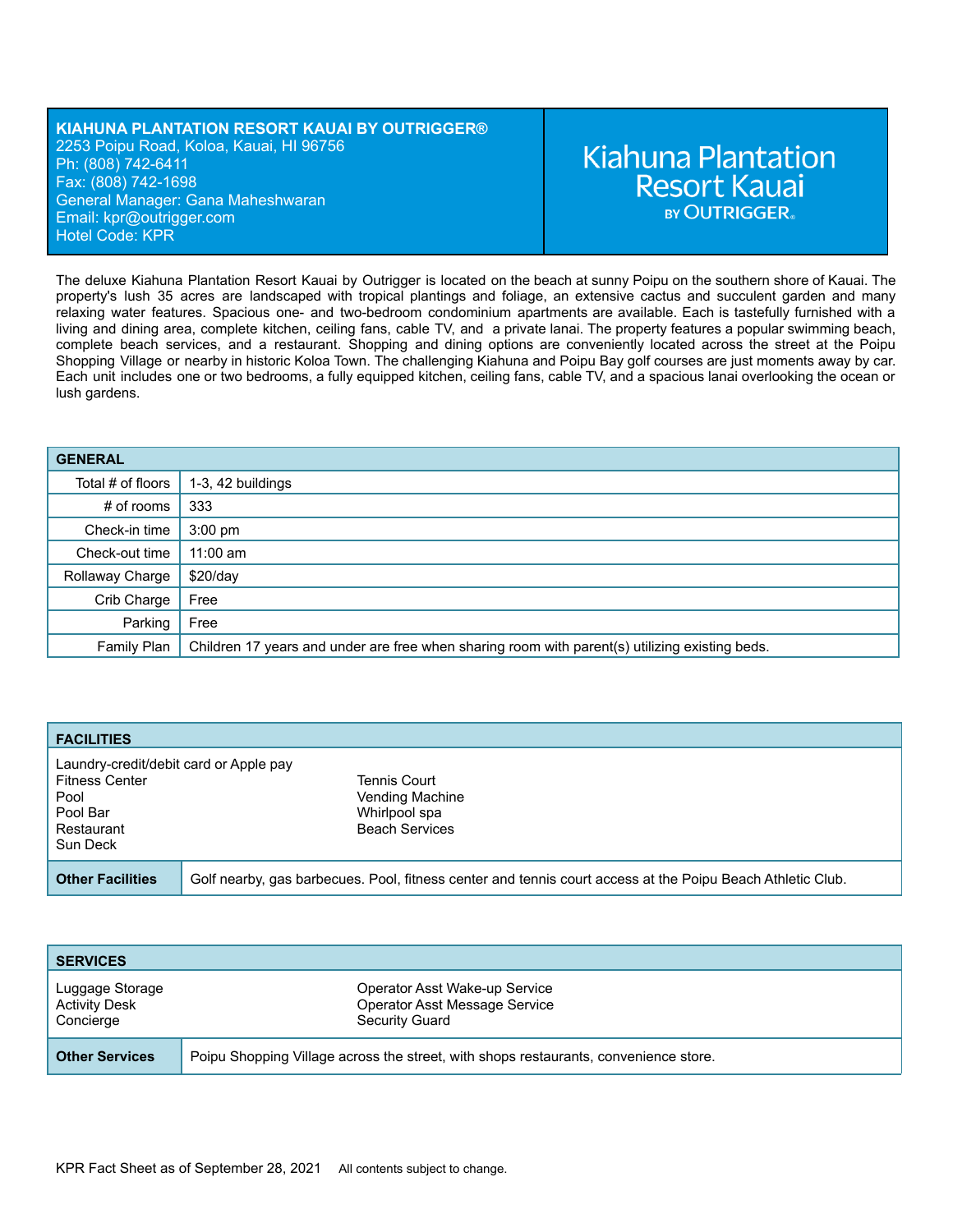| <b>SAFETY</b>                                                                                       | <b>Other Safety</b>                                                                                                                                                                                                                                                                                                                                 |
|-----------------------------------------------------------------------------------------------------|-----------------------------------------------------------------------------------------------------------------------------------------------------------------------------------------------------------------------------------------------------------------------------------------------------------------------------------------------------|
| 24 Hour Security Patrol<br>Smoke Detector<br>Card Key Access to Rooms<br>Outrigger Clean Commitment | The Outrigger Clean Commitment provides the highest standards for health and safety, and was<br>developed with Ecolab, the global leader in hospitality cleaning, to meet the Stay Safe standards of<br>the American Hotel Lodging.<br>Property conforms to the State of Hawaii Smoke Free Law<br>All guest rooms and common areas are non-smoking. |

| <b>RESTAURANTS &amp; LOUNGES</b> (Hours and schedules subject to change) |                                       |  |  |
|--------------------------------------------------------------------------|---------------------------------------|--|--|
| The Cabana Bar & Grill at the Poipu Beach Athletic Club                  | Lunch & Dinner $\parallel$ 11am – 8pm |  |  |

| <b>CATEGORY DESCRIPTION</b> (Unit Choice: selected units may be booked specifically by unit number) |                              |                       |                        |            |                                                                           |
|-----------------------------------------------------------------------------------------------------|------------------------------|-----------------------|------------------------|------------|---------------------------------------------------------------------------|
| Room<br>Code                                                                                        | <b>Room Name</b>             | Unit<br><b>Choice</b> | <b>Size</b><br>(sq ft) | Max<br>Pax | <b>Description</b>                                                        |
| <b>GSK</b>                                                                                          | 1 Bedroom Garden View        | UC                    | 880 sf                 | $(1-4)$    | Full Kitchen, one bath, spacious lanai with garden<br>view                |
| <b>GXSK</b>                                                                                         | 1 Bedroom Royal Garden View  | UC                    | 880 sf                 | $(1-4)$    | Full Kitchen, one bath, spacious lanai with more<br>expansive garden view |
| <b>PSK</b>                                                                                          | 1 Bedroom Partial Ocean View | UC                    | 880 sf                 | $(1-4)$    | Full Kitchen, one bath, spacious lanai with a partial<br>ocean view       |
| <b>OSK</b>                                                                                          | 1 Bedroom Ocean View         | UC                    | 880 sf                 | $(1-4)$    | Full Kitchen, one bath, spacious lanai with a full<br>ocean view          |
| <b>FSK</b>                                                                                          | 1 Bedroom Ocean Front        | UC                    | 880 sf                 | $(1-4)$    | Full Kitchen, one bath, spacious lanai with the<br>ocean just steps away  |
| G2SK2T                                                                                              | 2 Bedroom Garden View        | --                    | 1584 sf                | $(1-6)$    | Full Kitchen, two baths, 2 spacious lanais with<br>garden views           |
| GX2SKT                                                                                              | 2 Bedroom Royal Garden View  | UC                    | 1584 sf                | $(1-6)$    | Full Kitchen, two baths, 2 spacious lanais with<br>expanded garden views  |
| P <sub>2</sub> SK <sub>2</sub> T                                                                    | 2 Bedroom Partial Ocean View | $-$                   | 1584 sf                | $(1-6)$    | Full Kitchen, two baths, 2 spacious lanais with<br>partial ocean views    |
| O <sub>2</sub> SK <sub>2</sub> T                                                                    | 2 Bedroom Ocean View         | UC                    | 1584 sf                | $(1-6)$    | Full Kitchen, two baths, 2 spacious lanais with full<br>ocean views       |

All 1 Bedroom units have a King bed, and a Sofabed in the living room.

| All 2 Bedroom units are 2 story, with a King bed in the master bedroom, 2 Twins in the 2 <sup>nd</sup> room, and a Sofabed in the living room. |
|------------------------------------------------------------------------------------------------------------------------------------------------|
|------------------------------------------------------------------------------------------------------------------------------------------------|

| <b>Year-End Cancellation Policy</b> | Cancellations at any time or "no shows" for bookings scheduled to arrive during<br>December 22 to 31 inclusive are subject to 100% charge on entire stay.                                                                                                            |
|-------------------------------------|----------------------------------------------------------------------------------------------------------------------------------------------------------------------------------------------------------------------------------------------------------------------|
| <b>Cancellation Policy</b>          | All rates are subject to unique cancellation policies that will be transmitted through our system.<br>Guests are encouraged to review the cancellation and deposit policies when making a<br>reservation to ensure the reservation rules for each booking are clear. |

| <b>Taxes (Subject to Change)</b> | General Excise Tax 4.712%.<br>Hawaii State Transient Accommodations Tax 10.25%. |
|----------------------------------|---------------------------------------------------------------------------------|
|                                  | Kauai County Transient Accommodations Tax 3%, effective Sept 16, 2021           |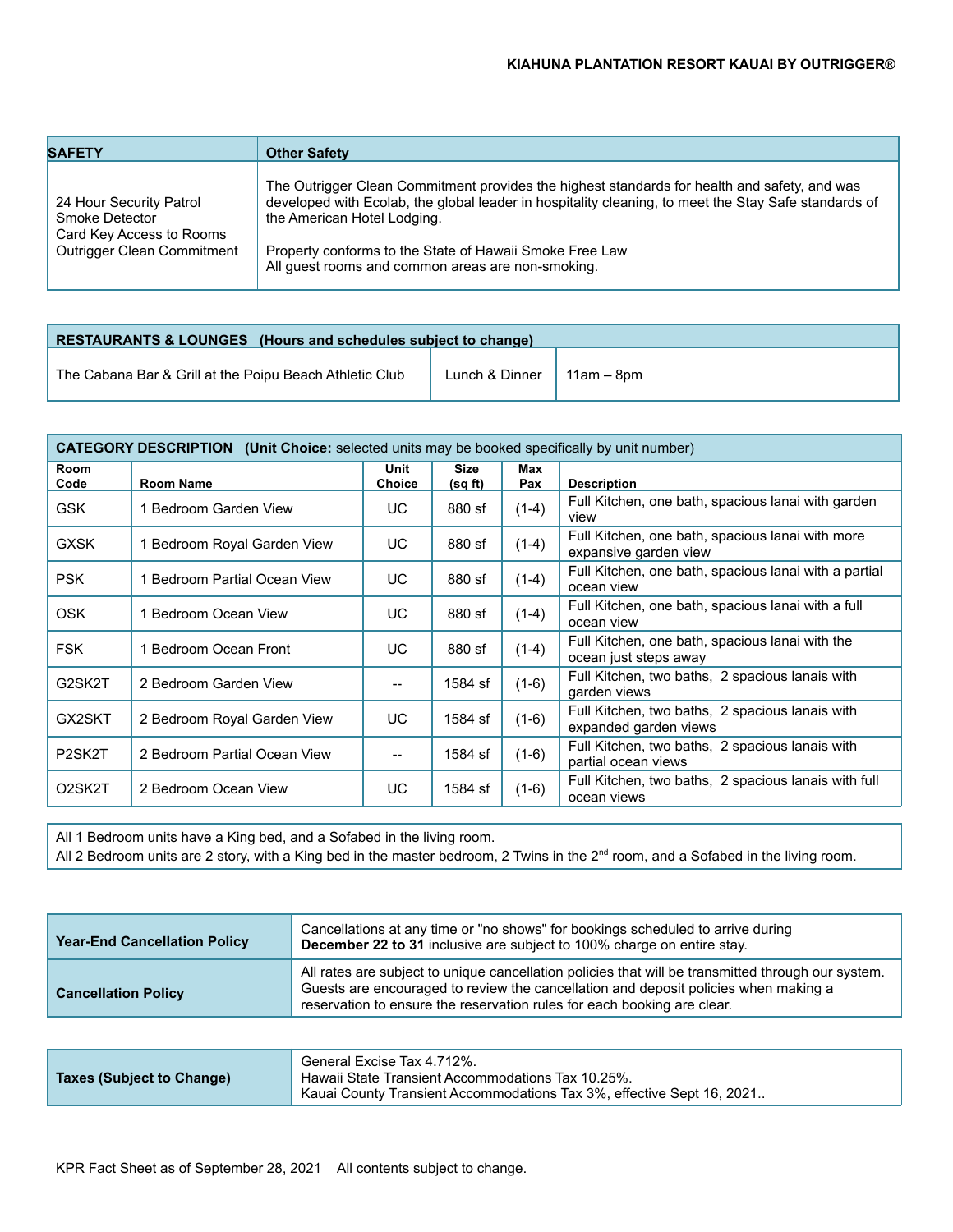| <b>ROOM FEATURES</b>                                                                                                            |                                         |                                                                                                 |                                                                                                          |
|---------------------------------------------------------------------------------------------------------------------------------|-----------------------------------------|-------------------------------------------------------------------------------------------------|----------------------------------------------------------------------------------------------------------|
| Alarm Clock / Radio<br>Automated Wake-up call<br>Automated Voicemail<br>Lanai<br><b>Blackout Drapes</b><br>Cable or Pay TV (\$) |                                         | Coffeemaker<br>Color TV<br>Internet Access<br>Key Card Door Locks<br>Hair Dryer<br>In-room safe | Iron / Ironing Board<br>Kitchen<br>Refrigerator<br>Smoke Detector<br>Tables & Chairs<br>Tub/Shower Combo |
| <b>Other Features</b>                                                                                                           | Complimentary WiFi access in all rooms. |                                                                                                 |                                                                                                          |

| <b>KITCHEN INFORMATION</b>                                                         |                                                                                                                                                                                                                                                                                                                                  |  |
|------------------------------------------------------------------------------------|----------------------------------------------------------------------------------------------------------------------------------------------------------------------------------------------------------------------------------------------------------------------------------------------------------------------------------|--|
| Stove/Burner<br><b>Cooking Utensils</b><br>Microwave                               | Sink<br>Toaster<br>Full kitchen with dishwasher                                                                                                                                                                                                                                                                                  |  |
|                                                                                    |                                                                                                                                                                                                                                                                                                                                  |  |
| <b>Minimum Night Requirement</b><br>Two (2) night minimum stay required year-round |                                                                                                                                                                                                                                                                                                                                  |  |
|                                                                                    |                                                                                                                                                                                                                                                                                                                                  |  |
| <b>Damage Protection Charge</b>                                                    | Effective for new bookings from September 1, 2021, a \$59 Damage Protection Charge covers<br>accidental damages up to \$2,000. One time, per stay charge plus 4.712% General Excise Tax;<br>10.25% Hawaii State Transient Accommodation Tax & effective Sept 16, 2021 Kauai County<br>Transient Accommodations Tax 3% collected. |  |

| <b>Mandatory Cleaning Charge</b> | All stays are subject to a Mandatory Cleaning Charge of \$264 (1 Bdrm) & \$314 (2 Bdrm) plus<br>4.712% General Excise Tax: 10.25% Hawaii State Transient Accommodations Tax & effective<br>Sept 16, 2021 Kauai County Transient Accommodations Tax 3%. All charges and taxes<br>subject to change. |
|----------------------------------|----------------------------------------------------------------------------------------------------------------------------------------------------------------------------------------------------------------------------------------------------------------------------------------------------|
|----------------------------------|----------------------------------------------------------------------------------------------------------------------------------------------------------------------------------------------------------------------------------------------------------------------------------------------------|

| <b>Accepted Credit Cards</b> |
|------------------------------|
| <b>American Express</b>      |
| Mastercard                   |
| Visa                         |
| BC Korean Cc                 |
| China Union Pay              |
| Diners Club                  |
| Discover Card                |
|                              |

| <b>GDS</b> |               |
|------------|---------------|
| Galileo    | 68453         |
| Worldspan  | <b>KPR</b>    |
| Sabre      | 27320         |
| Amadeus    | <b>LIHKPR</b> |
| Chain Code | ΟR            |